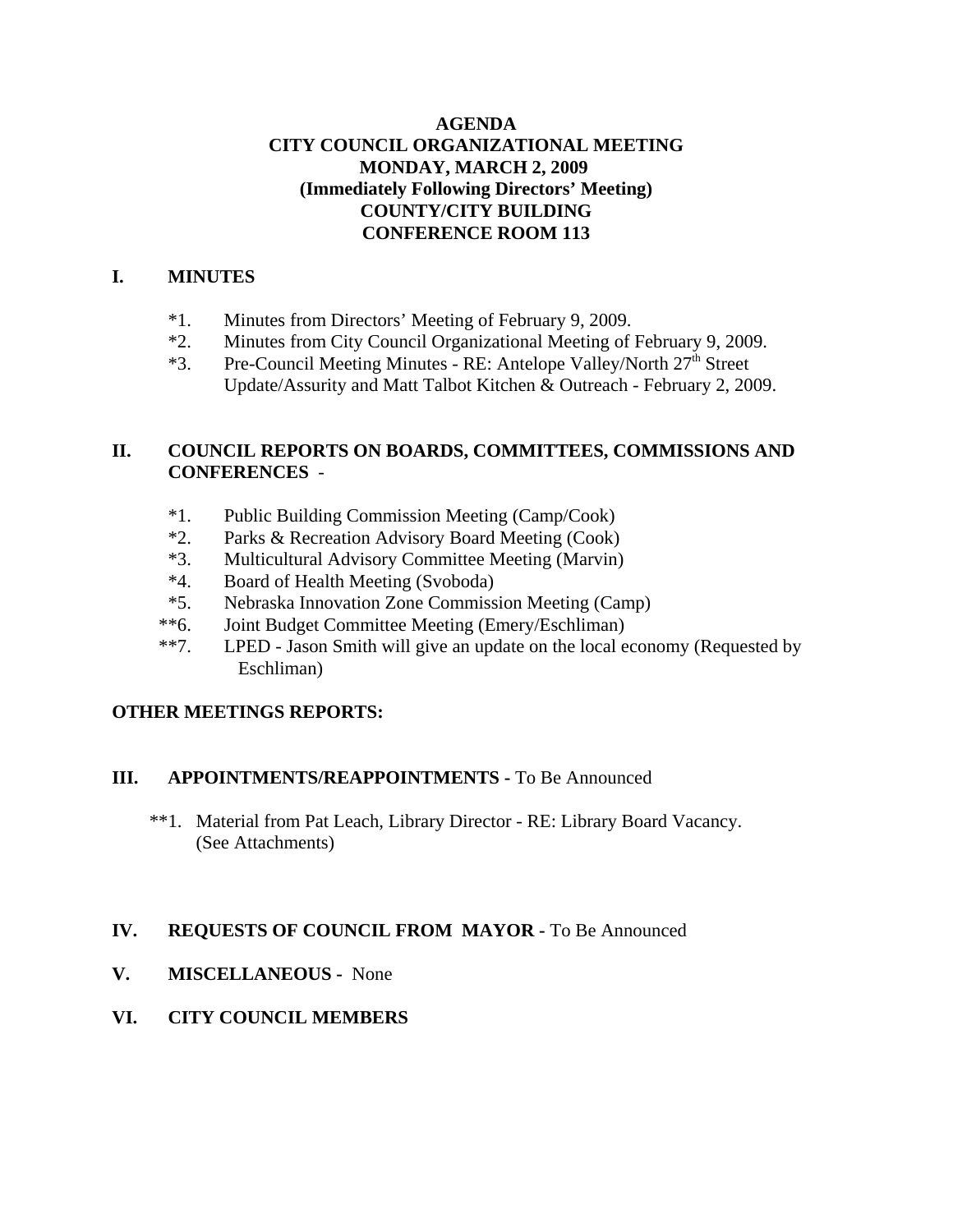#### **VII. MEETINGS/INVITATIONS -**

- 1. Lincoln Electric System (LES) Open House Meeting on Tuesday, March 17, 2009 between 6:00 p.m. and 8:00 p.m. at LES, Walter A. Canney Service Center, 2620 Fairfield Street - (See Invitation)
- 2. The Nebraska Appleseed Center for Law in the Public Interest invites you to a briefing "The Economic Opportunity Campaign: Opportunity Policy and Nebraska Values" on Friday, February 27, 2009 at 8:00 a.m. at the State Capitol Building, Room 1023 - A light breakfast will be served - RSVP to Kate Bolz at 438-8853 x 101 or by email - (See Invitation)
- 3. Updowntowners, Inc.- 'An Inside Look' on Thursday, March 12, 2009 from 11:45 a.m. to 1:00 p.m. at Butherus, Maser & Love Funeral Home, 4040 "A" Street - Cost: Members \$12/person; Guests \$15/person - RSVP and pre-pay by March  $9<sup>th</sup>$ , 434-6902 - (See Invitation)
- 4. Matt Talbot Kitchen & Outreach for our Annual 'Feeding the Soul of the City' dinner & fundraiser on Thursday, March 12, 2009 at Embassy Suites of Lincoln, 1040 "P" Street - 6:00 p.m. to 7:00 p.m., Social Time; 7:00 p.m., Program & Dinner - Cost: \$60/person - RSVP by March 2nd - (See Invitation)
- 5. Face the Chamber with John Maher, Publisher of the Lincoln Journal Star on Wednesday, March 11, 2009 from Noon to 1:00 p.m. (Registration begins at 11:45 a.m.) at the Country Club of Lincoln, 3200 South 24<sup>th</sup> Street - Cost:  $$15/person$ ;  $$20/person$  at the door - RSVP by March  $9<sup>th</sup>$  - (See Invitation)
- 6. Join Olsson Associates as we toast the City of Lincoln! Please join us for a night of Irish-style fun! On Thursday, March 19, 2009 from 4:30 p.m. to 6:30 p.m. at Red9,  $322$  South 9<sup>th</sup> Street - RSVP to Suzy Thompson at 458-5947 or by email -(See Invitation)

## **VIII. ADJOURNMENT**

# **\*HELD OVER FROM FEBRUARY 16, 2009. \*\*HELD OVER FROM FEBRUARY 23, 2009.**

ca030209/tjg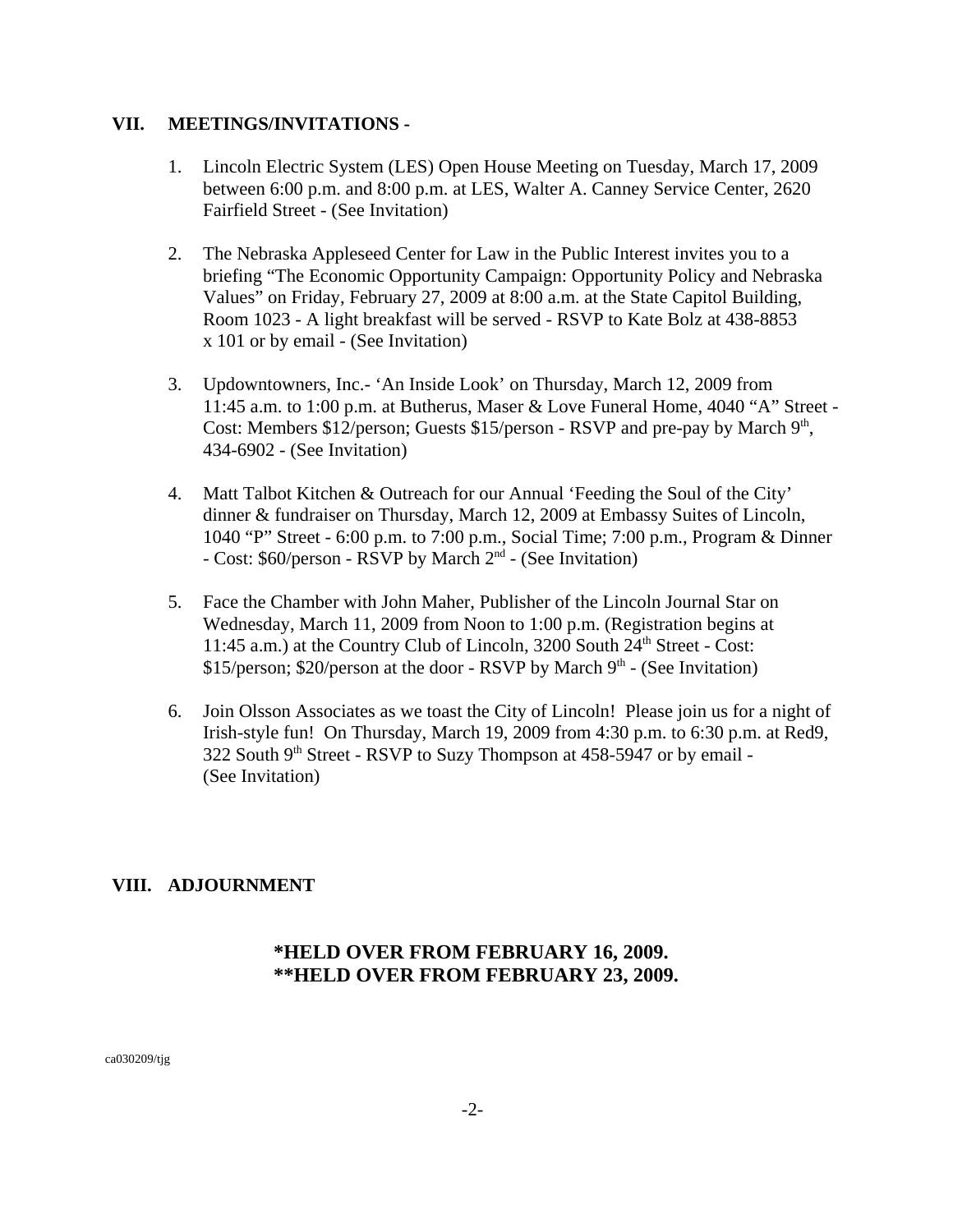# **A D D E N D U M AGENDA** *CITY COUNCIL MEMBERS' ORGANIZATIONAL MEETING* **MONDAY, MARCH 2, 2009**

**COUNCIL REPORTS ON BOARDS, COMMITTEES, COMMISSIONS AND CONFERENCES -** NONE

**MEETINGS/INVITATIONS** - NONE

**APPOINTMENT/REAPPOINTMENTS** - NONE

**MAYOR'S REQUEST TO COUNCIL** - NONE

#### **MISCELLANEOUS -**

1. Discussion of LB355 - cigar bar legislation. (Requested by Ken Svoboda)

caadd030209/tjg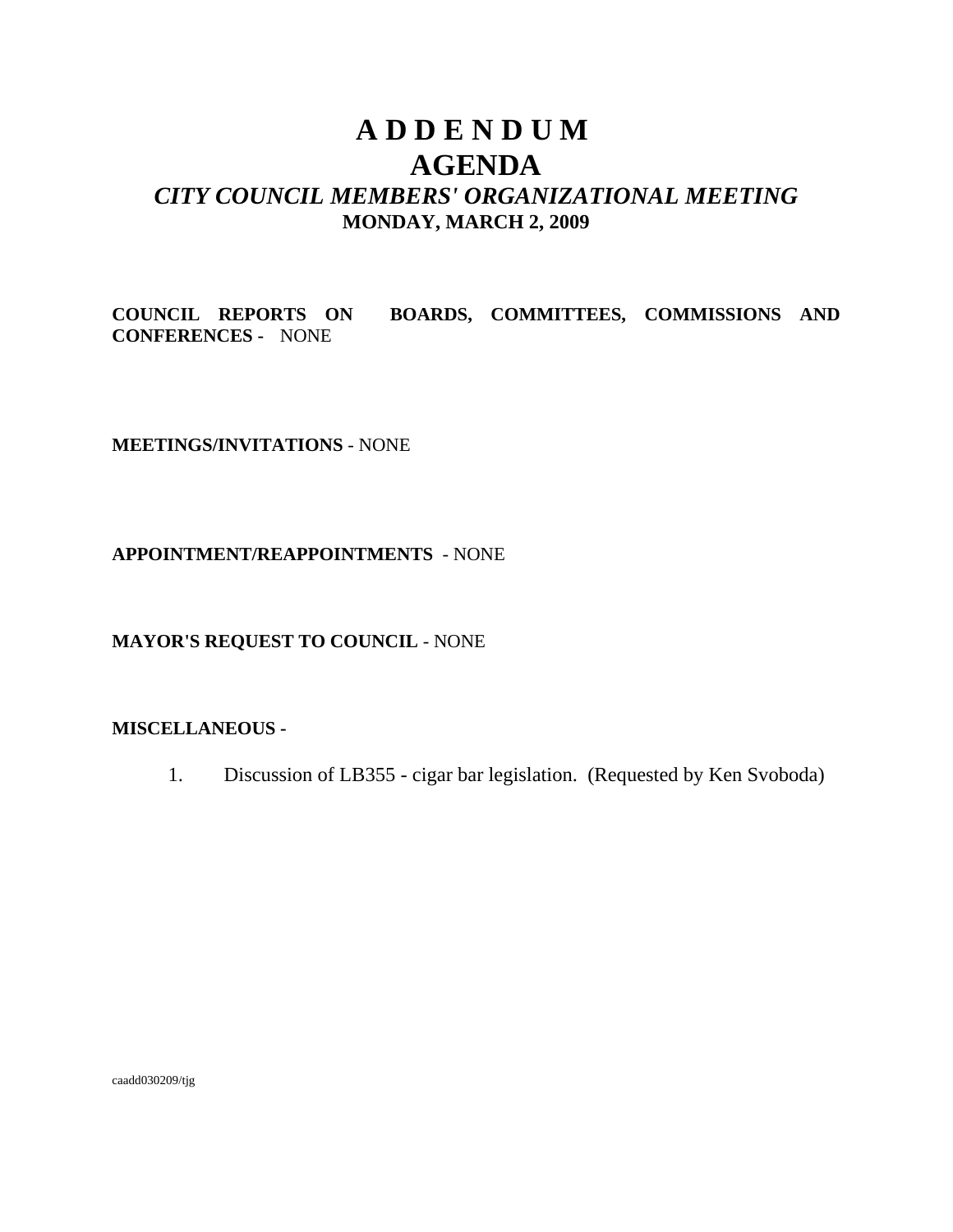#### **MINUTES CITY COUNCIL ORGANIZATIONAL MEETING MONDAY, MARCH 2, 2009**

| Present: Robin Eschliman, Doug Emery; Jon Camp; John Spatz; Ken Svoboda; and Dan Marvin |  |  |  |
|-----------------------------------------------------------------------------------------|--|--|--|
|                                                                                         |  |  |  |

**Absent:** Jonathan Cook

**Others:** Rick Hoppe, Aide to the Mayor; Denise Pearce, Aide to the Mayor; Trish Owen, Aide to the Mayor; and Judge John Hendry, City Attorney

Chair Eschliman announced the Open Meetings Act location and opened the meeting at 12:02 p.m.

#### **I. MINUTES**

- \*1. Minutes from Directors' Meeting of February 9, 2009.
- \*2. Minutes from City Council Organizational Meeting of February 9, 2009.
- \*3. Pre-Council Meeting Minutes RE: Antelope Valley/North 27<sup>th</sup> Street Update/Assurity and Matt Talbot Kitchen & Outreach - February 2, 2009.

The above minutes approved by acclamation.

## **II. COUNCIL REPORTS ON BOARDS, COMMITTEES, COMMISSIONS AND CONFERENCES**

#### **\*1**. **Public Building Commission Meeting Camp/Cook**

Camp reported they discussed the third floor renovation; alternatives for the cafeteria operation; information on the Juvenile and County Court offices; County Clerk renovations; the Downtown Senior Center; and the Development Services Center which may come before Council next week.

Marvin inquired about the Development Services Center. Discussion on funding of City and County and possibly a Pre-Council meeting. Hoppe added the Mayor's office will want to meet and discuss.

The PBC did authorize the County Clerk to do the valuation protests, but the County wanted more information. The Assessor may redo the 2009 evaluations, because of the economic time. Marvin stated the Assessor has obligations, a calculating procedure, and turns over to the State in mid-March.

## **\*2. Parks & Recreation Advisory Board Meeting Cook**

Councilman Cook absent.

## **\*3. Multicultural Advisory Committee Meeting Marvin**

Pearce stated discussion on overall City diversity in terms of the workforce, and an update on having more community members involved, not only in City commissions but on private foundations.

## **\*4. Board of Health Meeting Svoboda**

Svoboda reported they no longer publish the annual report, but put on the web. If anyone needs printed copies they are available, but this is a tremendous cost savings.

The Food Advisory Committee will have reappointments and appointments plus revisions to the Lincoln Food Code, primarily defining levels of a food handler. The change will be presented to the City Council in a couple of weeks.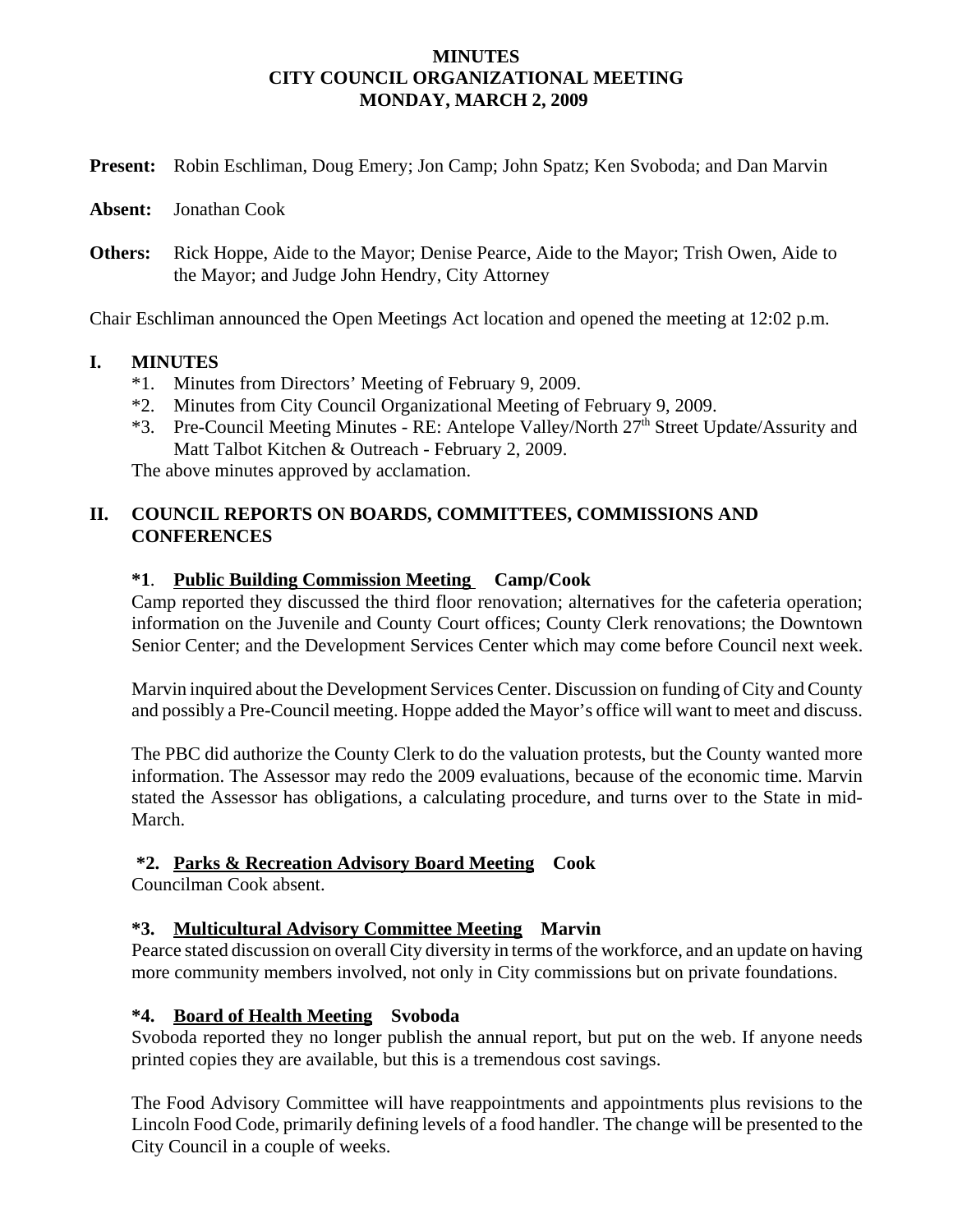## **\*5. Nebraska Innovation Zone Commission Meeting Camp**

Camp reported they received a presentation on the Lawrence-Kansas City corridor, and an engineering report.

## **\*\*6. Joint Budget Committee Meeting Emery/Eschliman**

Emery reported on Payday Lending affecting people effected by the JBC, and the potential legislative changes sponsored by two Lincoln Senators. Approved the Keno funds distribution, which will be presented to Council. Talked about the 2-year cycle commitment and the effect in the budget process.

Eschliman requested more information on Payday Lending. Emery replied Nebraska is a state still allowing that overhead to rise above 400%. Many states have capped it at 32%, and one bill will do this. Discussed the overall effect that Payday Lending has on the needy and how it has expanded.

#### **\*\*7. LPED** - **Update by Jason Smith on the local economy, requested by Eschliman**

Smith presented how with this tough economy they work with the state to identify programs which will be available statewide, with some coming directly to Lincoln. Presentation on the economy and projects. Marvin started discussion on financing, and tools which may lead a company to locate here.

Smith stated in developing the LPED booklet they identified 22 Lincoln organizations who work with entrepreneurs. Instead of calling 22 organizations there are good descriptions and a company is able to narrow down to the organization they're looking for.

Camp asked with this economy are there ways to find opportunities? Smith explained how Lincoln is in a good position, coming from work done the last 3-4 years. Discussion on Lincoln's position in size, facilities, workforce, and Nebraska's challenge of keeping up with other states.

Camp asked if there will be a point when stimulus's are worth more? Smith replied the community wants to be careful and explained how incentives are a factor when down to location, but now hearing more about incentives on the front side, going back to increased competition. The positive is companies want to do, but have to delay. People need a stronger feeling about the economy.

#### **OTHER MEETINGS REPORTS:**

Spatz complemented Pearce on doing an excellent job working with the administrations legislation proposal at the Legislature.

Pearce said the Committee had questions on how to store electronic minutes for historic purposes. She stated they also had the Special Olympics hearing on the budget money for the 2010 games.

## **III. APPOINTMENTS/REAPPOINTMENTS**

 **\*\*1**. **Material from Pat Leach, Library Board Director Library Board Vacancy** Pearce stated the Library Board met, prioritized the candidates, and forwarded the top 4 choices including their resumes. They would like this to be considered at the next meeting. Svoboda moved the nomination of Kathy McKillip, Marvin seconded.

Pearce will prepare the paperwork. Camp asked if it goes to resolution? Svoboda stated Council votes on the recommendations and then it goes to the Library Board who works with Pearce. Spatz asked Hendry if comfortable with voting now? Judge Hendry replied the document has to give